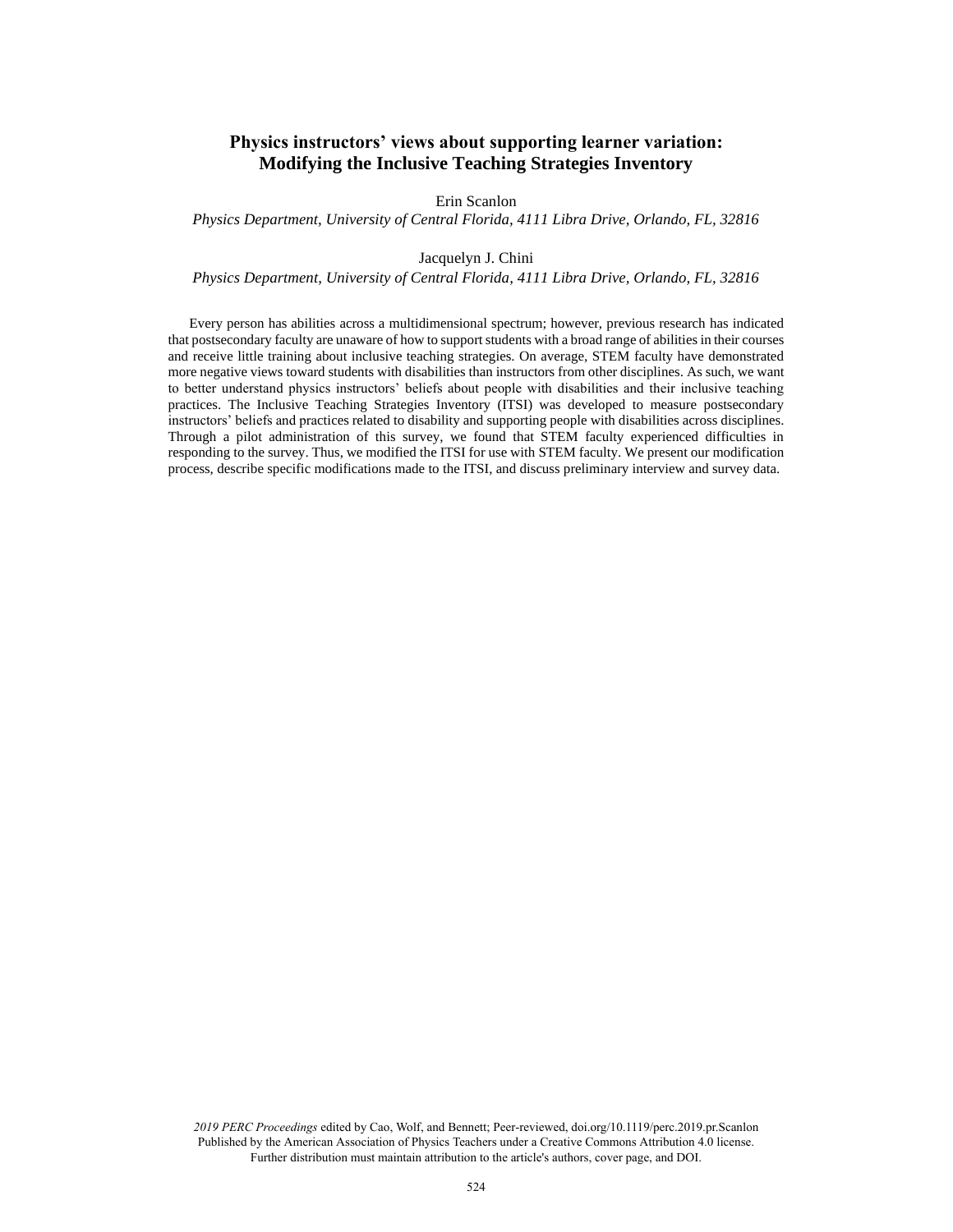### **I. INTRODUCTION**

All students vary in terms of their needs, abilities, and interests [1]. However, studies have shown that postsecondary faculty lack awareness of the legal requirements related to accommodations [2-6], lack knowledge of inclusive pedagogies [7], state that they do not feel prepared to teach students with disabilities [8-9], and want more training related to accessibility [10-13]. Specifically, STEM faculty have been shown to be less amenable to the use of accommodations in their courses and to hold more negative beliefs about students with disabilities than their counterparts in other academic disciplines [14-17]. Also, popular research-based introductory physics and chemistry curricula have been shown to not be designed to support learner variation [18-19]. Since students with diagnosed disabilities represent approximately 20% of undergraduate students in 2019 [20], the lack of faculty preparation and curricular support imply that there are students enrolled in physics courses who are not being supported or centered in the curricula. This can lead to students with disabilities feeling like they do not belong in STEM [21] which has been shown to affect retention in their degree programs [22]. The purpose of this paper is to present: an instrument, called the Inclusive Teaching Strategies Inventory, that can be used to measure faculty perspectives about and use of inclusive teaching strategies; modifications we made to the survey to tailor it for the STEM community; and preliminary data collected using the survey. Accurately measuring faculty member's beliefs and attitudes about people with disabilities can be the first step toward making STEM more accessible and supportive of learner variation.

# **II. INCLUSIVE TEACHING STRATEGIES INVENTORY (ITSI)**

The Inclusive Teaching Strategies Inventory (ITSI) is a self-report survey that measures faculty attitudes and beliefs about people with disabilities, accommodations, and inclusive teaching strategies [23]. It is composed of 32 prompts that describe instructional practices; for example, "allow students to digitally record (audio or visual) class sessions." Participants respond to two questions for each prompt: 1) "I believe it's important to…" with response choices ranging from strongly disagree to strongly agree on a 6-point scale; and 2) "I do this…" with response choices on a 4-point scale (never, sometimes, usually, always) [24]. The first question probes instructors' beliefs, and the second question probes the instructors' actions in their courses. The survey also includes questions about the participants' demographics (i.e., race/ethnicity, gender, professional role) and disability-specific questions (i.e., personal experience with disability, professional experience with people with disabilities, disability-specific training).

The ITSI is composed of seven factors: 1) Accommodations, 2) Accessible Course Materials, 3) Course Modifications, 4) Inclusive Lecture Strategies, 5) Inclusive Classroom, 6) Inclusive Assessment, and 7) Disability Laws and Concepts [24]. The survey was developed to be used by all faculty at the postsecondary level regardless of their disciplines. As such the prompts are general and do not include discipline-specific information or practices.

#### **A. Validity and reliability evidence**

Multiple studies have investigated the validity and reliability of the ITSI. The developers provide evidence for construct validity by building the items based on theoretical frameworks. They also provide evidence of content validity through interview data collected with experts. The developers took items from previous surveys, which provides evidence for the content validity. Finally, the developers provide evidence of discriminant and convergent validity through exploratory factor analysis [23]. This initial evidence was collected with data from "faculty at a mediumsized public research university located in the Pacific Northwest" (p. 45) [23]. The validity of the survey was subsequently investigated via a cross validation exploratory and confirmatory factor study with faculty from the United States, Spain, and Canada. Findings provided evidence to support the hypothesized seven factor structure [26]. The evidence for the reliability of the survey was primarily generated via Cronbach's alpha for the factors of the survey [23-25]. Most recently, Lombardi, Murray, and Dallas analyzed ITSI responses from faculty at two universities in the United States and found Cronbach's alpha values for all seven factors that ranged from 0.7 to 0.87, which provides evidence for the reliability of the survey prompts [25].

# **III. MODIFYING THE ITSI**

#### **A. Impetus for modifications**

As a pilot, we asked physics graduate students and physics and chemistry faculty members to take the ITSI and share their thoughts about it. Afterwards most expressed that they did not know how to respond to some of the prompts because some of the prompts specified a student population (e.g., provide copies of my lecture notes or outlines to students with documented disabilities) while others did not. The pilot participants wanted to indicate what population of students they had in mind for each prompt because their responses would vary depending on the population. For example, they may think a practice is important for students with disabilities but not important for all students. Also, because the ITSI was designed to be general and not disciplinary-specific, some of the prompts did not readily translate to the STEM classroom. For example, in a typical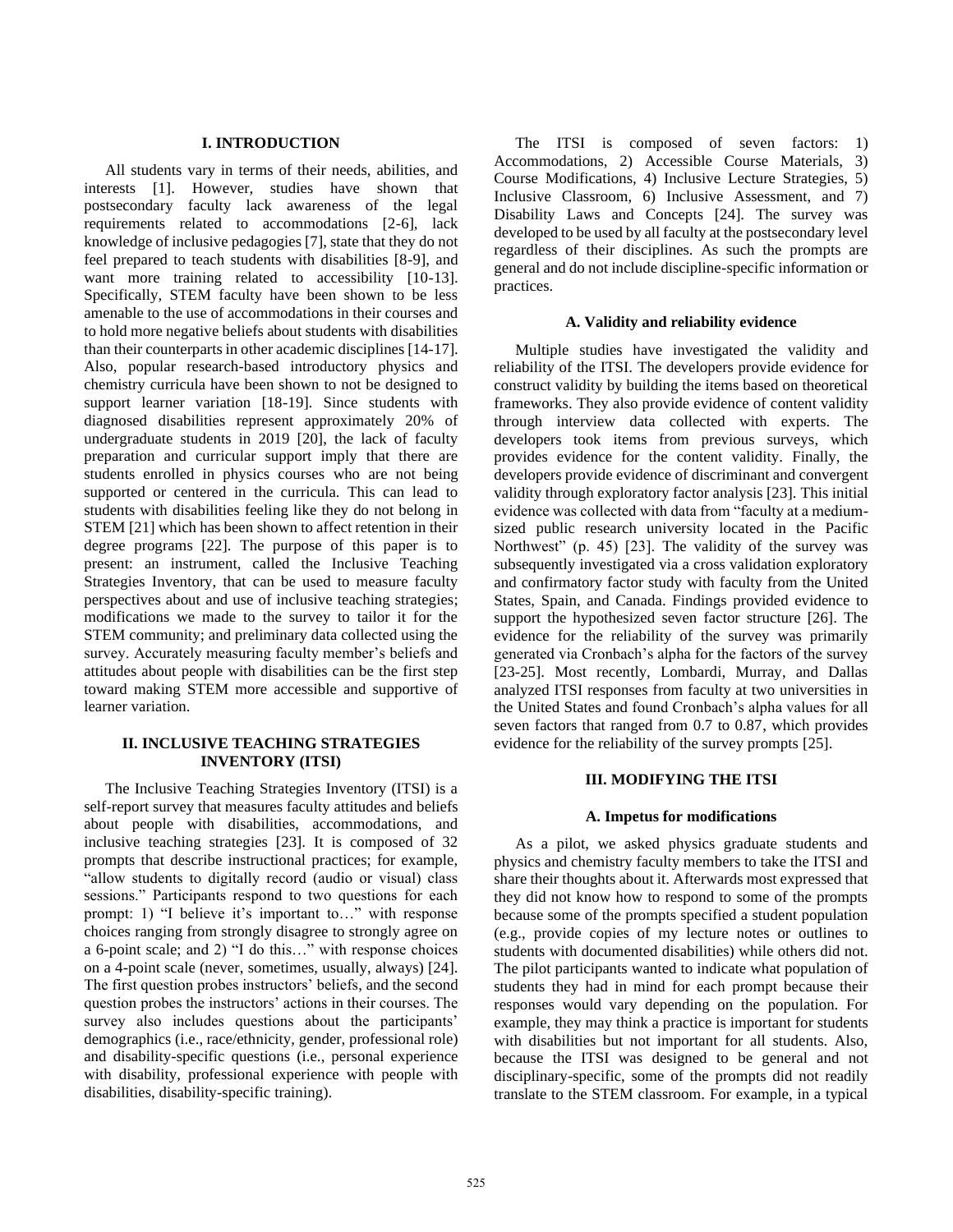introductory chemistry or physics course, students are more frequently asked to solve problems outside of class than to participate in a discussion board; thus, questions pertaining to discussion board participation would not be frequently relevant in STEM courses. For these reasons, we decided to modify the ITSI in order to be applicable in a STEM context.

## **B. Modification process**

Our modification process took part in multiple phases. Specifically, modifications were made after: the pilot distribution, interviews with physicists, and discussion with the developer.

| TADLE I. MOUNTCARONS to the Inclusive Teaching Strategies Inventory<br><b>Prompt</b>                        | <b>Change</b>                                                          |  |
|-------------------------------------------------------------------------------------------------------------|------------------------------------------------------------------------|--|
| 1. Make individual accommodations for students. **                                                          |                                                                        |  |
| 2. Arrange extended time on exams for students. **                                                          |                                                                        |  |
|                                                                                                             |                                                                        |  |
| 3. Extend the due dates of assignments to accommodate the needs of students. **                             |                                                                        |  |
| 4. Allow flexible response options on exams (e.g. change from written to oral) for                          |                                                                        |  |
| students. *†                                                                                                |                                                                        |  |
| 5. Allow flexibility in submitting assignments (e.g., electronically, written). †                           | Changed examples to emphasize                                          |  |
|                                                                                                             | different modes of submission. <sup>2</sup>                            |  |
| 6. Allow students to use technology (e.g. laptop, spell checker) to complete tests                          | Removed 'calculator' from                                              |  |
| even when such technologies are not typically permitted. **                                                 | examples. <sup>2</sup>                                                 |  |
| 7. Allow students to digitally record (audio or visual) class sessions. **                                  |                                                                        |  |
| 8. Provide copies of my lecture notes or outlines for students. **                                          |                                                                        |  |
| 9. Provide copies of my overhead and/or PowerPoint presentations to students. **                            |                                                                        |  |
| 10. Post electronic versions of course handouts. †                                                          | Moved up in survey so participants<br>mark student group. <sup>2</sup> |  |
| 11. Allow students to complete extra credit assignments in my course(s). $*$ <sup>†</sup>                   |                                                                        |  |
| 12. Reduce the course reading load for students who express a need. **                                      |                                                                        |  |
| 13. Reduce the course homework load for students who express a need. †                                      | Added this prompt. <sup>3</sup>                                        |  |
| 14. Use a course website (e.g. Blackboard, Canvas, D2L, Moodle, or a faculty                                | Expanded examples to include other                                     |  |
| webpage).                                                                                                   | learning management systems. <sup>2</sup>                              |  |
| 15. Repeat a student's question back to the class before the instructor answers the                         | Changed wording to emphasize that                                      |  |
| question.                                                                                                   | instructor repeats the question. <sup>2</sup>                          |  |
| 16. Begin each class session with an outline/ agenda of the topics that will be                             |                                                                        |  |
| covered.                                                                                                    |                                                                        |  |
| 17. Summarize key points throughout each class session.                                                     |                                                                        |  |
| 18. Connect key points with larger course objectives during class sessions.                                 |                                                                        |  |
| 19. Use technology so that my course material can be available in a variety of                              |                                                                        |  |
| formats (e.g. podcast of lecture available for download, course readings available                          |                                                                        |  |
| as mp3 files).                                                                                              |                                                                        |  |
| 20. Use interactive technology to facilitate class communication and participation                          | Added 'online forum' example. <sup>2</sup>                             |  |
| (e.g. Discussion Board, online forum).                                                                      |                                                                        |  |
| 21. Cover course information in multiple formats (e.g. lecture, text, graphics,                             | Changed wording to 'Cover' from                                        |  |
| audio, video, hands-on exercises).                                                                          | 'Present'. <sup>2</sup>                                                |  |
| 22. Create multiple opportunities for engagement.                                                           |                                                                        |  |
| 23. Use a variety of instructional formats in addition to lecture, such as small                            |                                                                        |  |
| groups, peer assisted learning, and hands on activities.                                                    |                                                                        |  |
|                                                                                                             |                                                                        |  |
| 24. Supplement class sessions and reading assignments with visual aids (e.g.                                |                                                                        |  |
| photographs, videos, diagrams, interactive simulations).                                                    |                                                                        |  |
| 25. Allow students to demonstrate the knowledge and skills in ways other than                               |                                                                        |  |
| traditional tests and exams (e.g. written essays, portfolios, journals).                                    |                                                                        |  |
| 26. Allow students to express comprehension in multiple ways.                                               |                                                                        |  |
| 27. Survey my classroom in advance to anticipate any physical barriers.                                     |                                                                        |  |
| 28. Include a statement in my syllabus inviting students with disabilities to discuss                       |                                                                        |  |
| their needs with me.                                                                                        |                                                                        |  |
|                                                                                                             |                                                                        |  |
| 29. Make a verbal statement in class inviting students with disabilities to discuss<br>their needs with me. |                                                                        |  |

| TABLE I: Modifications to the Inclusive Teaching Strategies Inventory |  |
|-----------------------------------------------------------------------|--|
|-----------------------------------------------------------------------|--|

Superscripts (table and text) refer to when changes were made: 1 after the pilot distribution, 2 after the interviews, and 3 after discussion with a developer. \* indicates student group-specific information was removed. † indicates third question was added.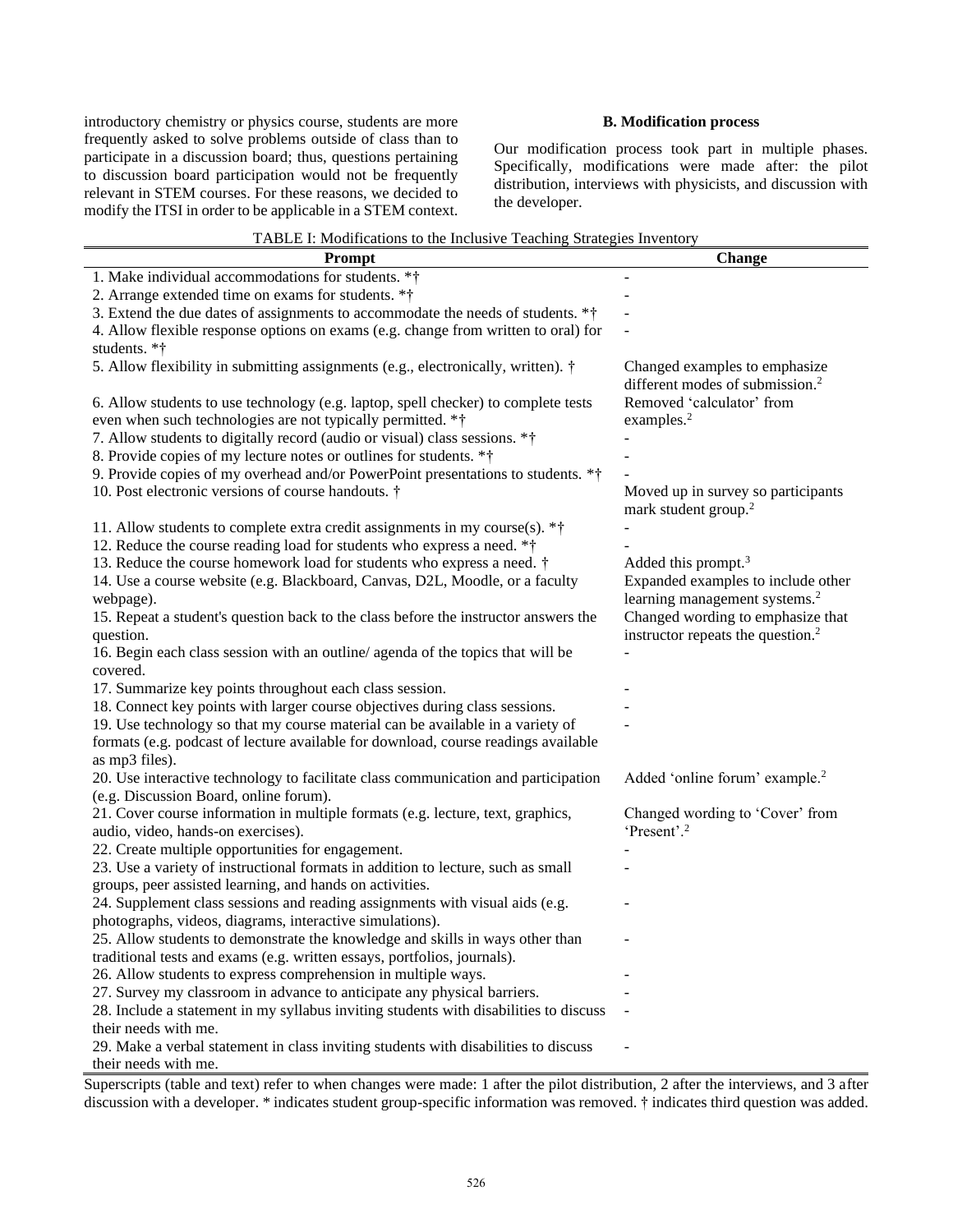Table I contains the prompt-specific changes made to the ITSI. We also made three non-prompt-specific changes. The first and most substantial change we made was to add a third question asking participants to indicate the student group they had in mind while responding to the first 13 prompts. Specifically, the question is "I would do this for…" with four response choices (no students, only students with disabilities, students who need it, and all students; indicated with a dagger in Table  $I$ <sup>1</sup>. Secondly, we removed questions that were now redundant due to the addition of "I would do this for..." (indicated with an asterisk in Table I)<sup>1</sup>. Because our other changes had lengthened the survey, we removed questions that were about disability laws (e.g., "I am confident in my understanding of the legal definition of disability" with a response scale from strongly agree to strongly disagree) and on-campus disability services (e.g., "I know a Disability Services office exists on this campus") to more specifically focus on inclusive teaching strategies. Finally, we added an attention check question (i.e., "Attention check (mark: strongly agree and never)" $)^2$ .

### **IV. PRELIMINARY FINDINGS**

After we modified the ITSI, we implemented the modified version in a pilot study. We collected survey responses at two American Physical Society (APS) section meetings; all meeting attendees were eligible to participate, including undergraduate and graduate students, postdoctoral scholars, faculty members, and industry professionals. Participants received a gift card as compensation for completing the survey. A total of 19 complete responses to the survey were collected. However, six of these participants did not accurately complete the attention check question and therefore were not included in the analysis presented here.

Eight of the participants identified as male, four as female, and one as nonbinary. Four participants were students, eight were college or university faculty, and one was an industry member. We asked participants about their personal experiences with disability and allowed them to

TABLE II: Preliminary responses to "I would do this for"

| Prompt         | <b>None</b> | <b>Only SWD</b> | Who Need It | All            |
|----------------|-------------|-----------------|-------------|----------------|
|                |             |                 | 9           | 4              |
| 2              |             | 2               | g           | 2              |
| 3              |             |                 | 8           |                |
| $\overline{4}$ |             |                 | 6           | 2              |
| 5              |             |                 |             | 5              |
| 6              |             | 6               |             | 2              |
|                |             |                 |             | 9              |
| 8              | 2           | 3               |             |                |
| 9              |             |                 | 2           | 10             |
| 10             |             |                 | 2           | 11             |
| 11             | 6           |                 |             | 6              |
| 12             | 6           | 2               | 3           | 2              |
| 13             | 4           | 3               |             | $\overline{c}$ |
| Total          | 20          | 23              | 60          | 66             |

report multiple experiences. Ten participants stated they have worked with or taught students with disabilities, eight said they have a personal contact (e.g., family member or friend) who has a disability, one stated they have a disability, and two stated they have no personal experience with people with disabilities. Below we present preliminary findings for the "I would do this for…" question because the addition of this question was the most substantial change we made to the survey.

### **A. "I would do this for" responses**

Participants responded to three questions (focused on beliefs, actions, and population) for each of the first 13 prompts. The participants' responses to the population question are shown in Table II. Overall, few participants chose the "no students" response choice for the first 10 prompts; however, this trend changes for the last three prompts. The last two prompts probe the difference between accommodations and modifications [27]. Accommodations are required by federal law [28-29] and include changing the learning environment to increase access while keeping the complexity and rigor at the same level. On the other hand, modifications are changes that lower the complexity and/or rigor [30]. The view more aligned with disability experts is that accommodations should be made to promote access but modifications should not be made in order to keep the level of rigor the same for people with and without disabilities. Thus, it makes sense that more participants chose the "no students" response choice for the last two prompts, indicating a more expert-like understanding.

The prompt "allow students to complete extra credit assignments" (11) also had more participants that selected the "no students" response choice and had a bimodal distribution of responses (i.e., nearly half of the participants chose "no students" and most of the other half chose "all students"). This is interesting because Lombardi et al. consider extra credit to be a modification and thus, not appropriate in all circumstances [25]. However, they suggest measuring faculty's views about extra credit provides insight about areas where faculty may be more or less willing to be flexible about course requirements.

# **B. Participants' views of "only students with disabilities"**

As a follow-up to the first 13 prompts, we asked participants who they included in the "only students with disabilities" response category. Participants were given four non-mutually exclusive response choices: I. Students registered with the disability services office on campus, II. Students not registered with disability services office but who have a diagnosed disability, III. Students who identify with a disability (i.e., undiagnosed), and IV. Other, please specify. Five participants selected only option I, two selected only option III, four selected I and II, and two selected I, II, and III. Not surprisingly, most participants (11/13) included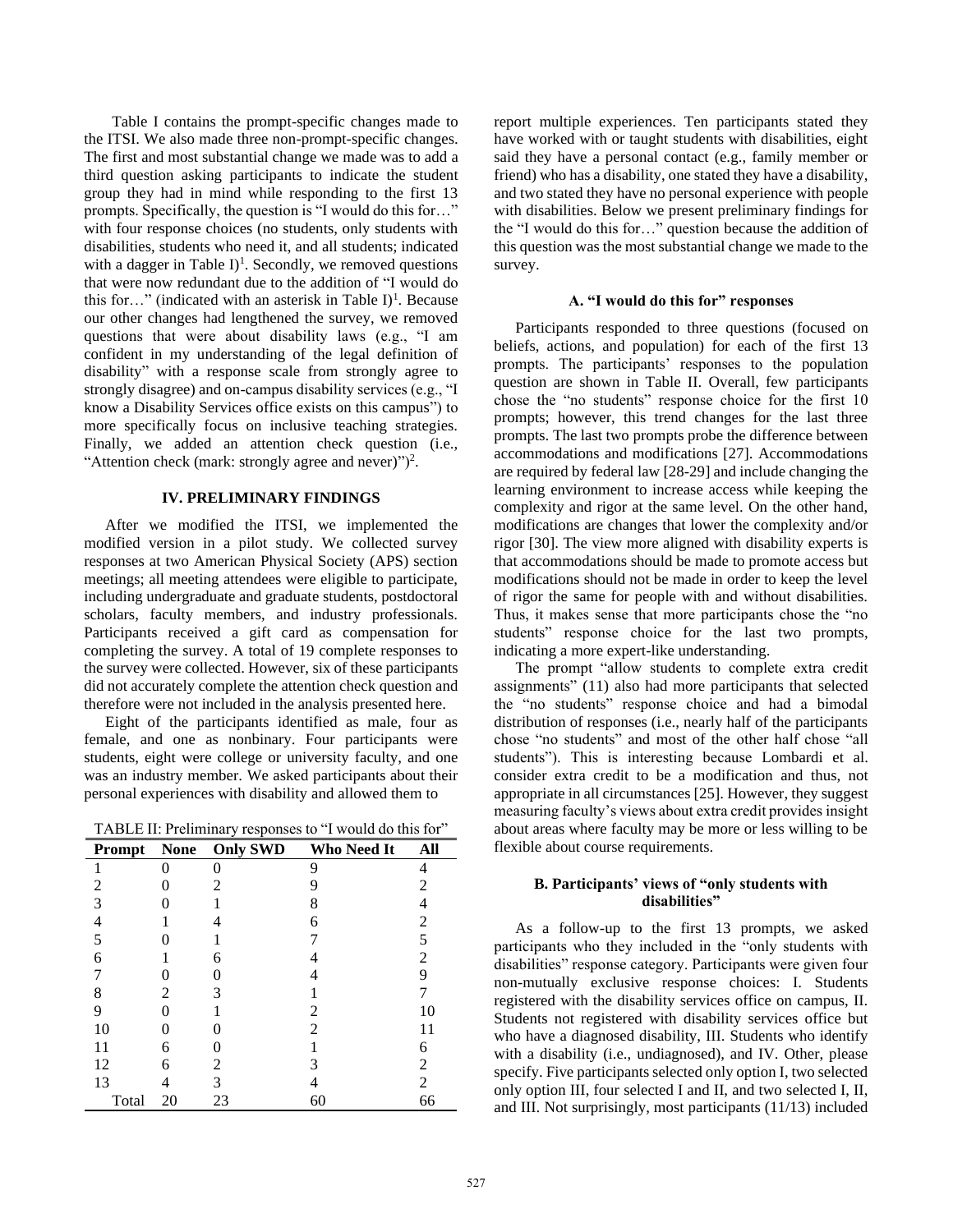students registered with the disability services office in this category; the two participants who did not select option I selected only option III (students who identify with a disability (i.e., undiagnosed)) and may have assumed this category included students with disabilities. We plan to tweak this response option for future surveys.

Even with our small pilot sample size, there is variation in responses between participants, which implies that participants are not including the same subset of students in the "only students with disabilities" response category. This has implications for the validity and reliability of the survey because participants are interpreting the response choices differently. One way to mitigate this threat to validity and reliability in the future is to provide an operationalized definition of "only students with disabilities" at the start of the survey to orient the participants so that they can have a common interpretation of the response choice. Another option is to continue collecting participant responses to this question ("Who is included in the "only students with disabilities" response choice?) and only compare responses from participants with common interpretations of this response choice.

#### **C. Participants' views of "students who need it"**

We also asked participants who they included in the "students who need it" response choice in an open-ended format. As such, there was more variety in participants' responses; however, there were a few common themes in their responses, which we present here.

Six of the participants stated that they included students who express a need to them or students who self-identify as needing an accommodation. For example, participants stated "*people who would express that they want this thing*" and "*students who self-identify to instructor*." These responses indicate that participants include students who communicate with the instructor about their additional and/or alternative needs in the "students who need it" category. This can be particularly problematic because not all students want to disclose their needs and/or disability due to stigmatization they experience [31]. Courses should be designed to support all learners inherently and not rely on students' disclosure.

Another common participant response (3/13 participants) was including students with extenuating circumstances outside of the classroom. For example, participants stated "*students that had extenuating circumstances*" and "*need is very loosely defined and may not be a disability but based on life circumstances (family needs, work, athletics, student activity groups).*" Another participant added a temporal aspect to their response; "*students going through temporary times of hardship*."

An interesting response was that participants included students with a "valid" excuse in the "students who need it" category. For example, participants stated "*students that had extenuating circumstances and could demonstrate it*" and "*students who make a request to me and provide a 'valid'* 

*reason. 'Valid' is subject to my interpretation, which is why I generally reserve the large accommodations for those registered with disability services*." These responses can be problematic for the reason the second participant stated; it can be very difficult for a faculty member to identify and/or determine if an excuse is valid. Each person has their own set of life experiences (i.e., positionality) that color how they view the world. If an instructor does not have the same types of life experiences (such as disability, family, or financial) as the student requesting an accommodation (which is unlikely), then the instructor may find it difficult to determine what is and is not a "valid" excuse.

Finally, other participants stated that the category would include people whose learning would be significantly impacted by the accommodation. For example, participants stated "*students who it seems like the practice would substantially impact their learning and/or course performance*" and "*for whom I feel an accommodation would be both fair and helpful*." In an ideal course, all instructors could support all students but instructors are limited in time and resources. This perceived lack of time and resources could be the reason why these participants choose to make accommodations that will give them the "biggest bang for their buck." The physics education community should work to try out and share practices that support instructors in accommodating the variety of life hurdles that may hinder students' ability to demonstrate their understanding of physics.

### **V. NEXT STEPS**

Through this process we modified the ITSI to be more applicable to STEM courses. In the future, we plan to increase our sample to include more physics instructors to investigate their views about inclusive teaching strategies and to allow for an evaluation of the validity and reliability of the modified survey. Specifically, we are interested in investigating the relationship between instructors' selfreported importance of practices (i.e., response to the "I believe it's important to…" question) and implementation of the practices (i.e., response to the "I do this…" question). For example, it is interesting to see the rates at which instructors strongly agree that a practice is important but indicate that they never implement the practice in their class which could be related to limited instructor time and resources. Additionally, we are interested in analyzing the patterns of who instructors would implement the inclusive teaching strategies for in their classes. For example, whether there are practices that instructors only implement for students with disabilities (which would be accommodations instead of inclusive teaching strategies), while there are other practices that they implement for all students.

#### **ACKNOWLEDGMENTS**

This work is supported by NSF DUE 1612009 and NSF HRD 1750515.